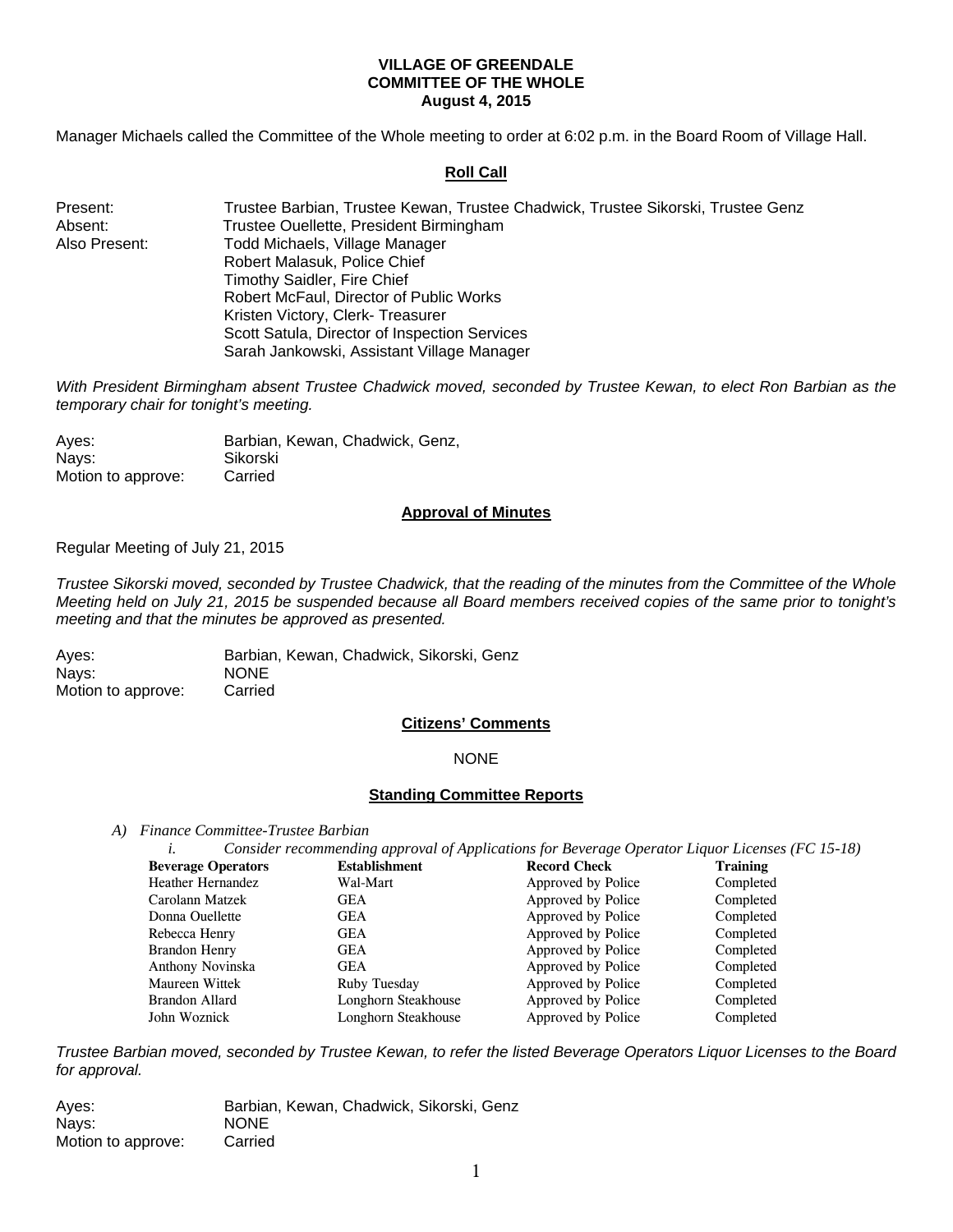*i. Finance Committee Internal Audit Review of Bills Presented for Payment.* 

Trustee Kewan stated that he chose several payments at random and checked them for adherence to Village standards for the payment of bills and all those audited were up to internal audit standards.

*ii. Approval of Accounts Payable Checks for Payment* 

*Trustee Barbian moved, seconded by Trustee Kewan, to refer checks numbered 50444-50540 in the amount of \$147,505.59, ACH payments in the amount of \$322,162.89 and P-Card purchases in the amount of \$132,568.73 for a total of \$602,237.21 to the Board for approval.* 

| Aves:              | Barbian, Kewan, Chadwick, Sikorski, Genz |
|--------------------|------------------------------------------|
| Nays:              | <b>NONE</b>                              |
| Motion to approve: | Carried                                  |

*iv. Status of Accounts – July 31, 2015* 

Clerk-Treasurer Victory explained that liquor license revenue will be lower than budgeted for 2015. At the time the budget was being implemented there were two potential new developments that seemed likely for 2015 but have not yet occurred.

|             |       | <b>B</b> ) Plan Commission-Trustee Chadwick     |
|-------------|-------|-------------------------------------------------|
| <b>NONE</b> |       |                                                 |
|             |       | C) Library Board-Trustee Sikorski               |
| <b>NONE</b> |       |                                                 |
|             |       | D) Public Works Committee-Trustee Sikorski      |
| <b>NONE</b> |       |                                                 |
|             | E)    | <b>Board of Health-Trustee Genz</b>             |
| <b>NONE</b> |       |                                                 |
|             | $F$ ) | Public Health, Welfare & Safety-Trustee Barbian |
| <b>NONE</b> |       |                                                 |
|             |       | G) Park & Recreation-Trustee Ouellette          |
| <b>NONE</b> |       |                                                 |

# **Old Business:**

*A) Board and Committee Appointments & Resignations.* 

# NONE

# **New Business:**

*A) COW 15-16/BOT 15-37 Discussion and necessary action relevant to approve a Cross Connection Control Inspections Contract* 

Assistant Village Manager Jankowski presented the Cross Connection Control Inspections Contract. The Wisconsin DNR mandates a cross connection control program to inspect for any existing or potential cross connection between drinking water and non-potable systems and inspect existing backflow preventers in order to ensure the water remains safe for drinking. The Village received three quotes for this service and Staff is recommending selecting Independent Inspections.

The question was raised as to what happens in a cross connection inspection. Director of Inspection Services Satula explained that they go into commercial buildings and check sprinklers, hose bibs, etc. that there are proper backflow preventers in place. Manager Michaels stated that Independent Inspections contracts out inspection services for many small communities.

*Trustee Barbian moved, seconded by Trustee Chadwick, to refer the selection of Independent Inspections to the Board for approval.* 

Ayes: Barbian, Kewan, Chadwick, Sikorski, Genz Nays: NONE Motion to approve: Carried